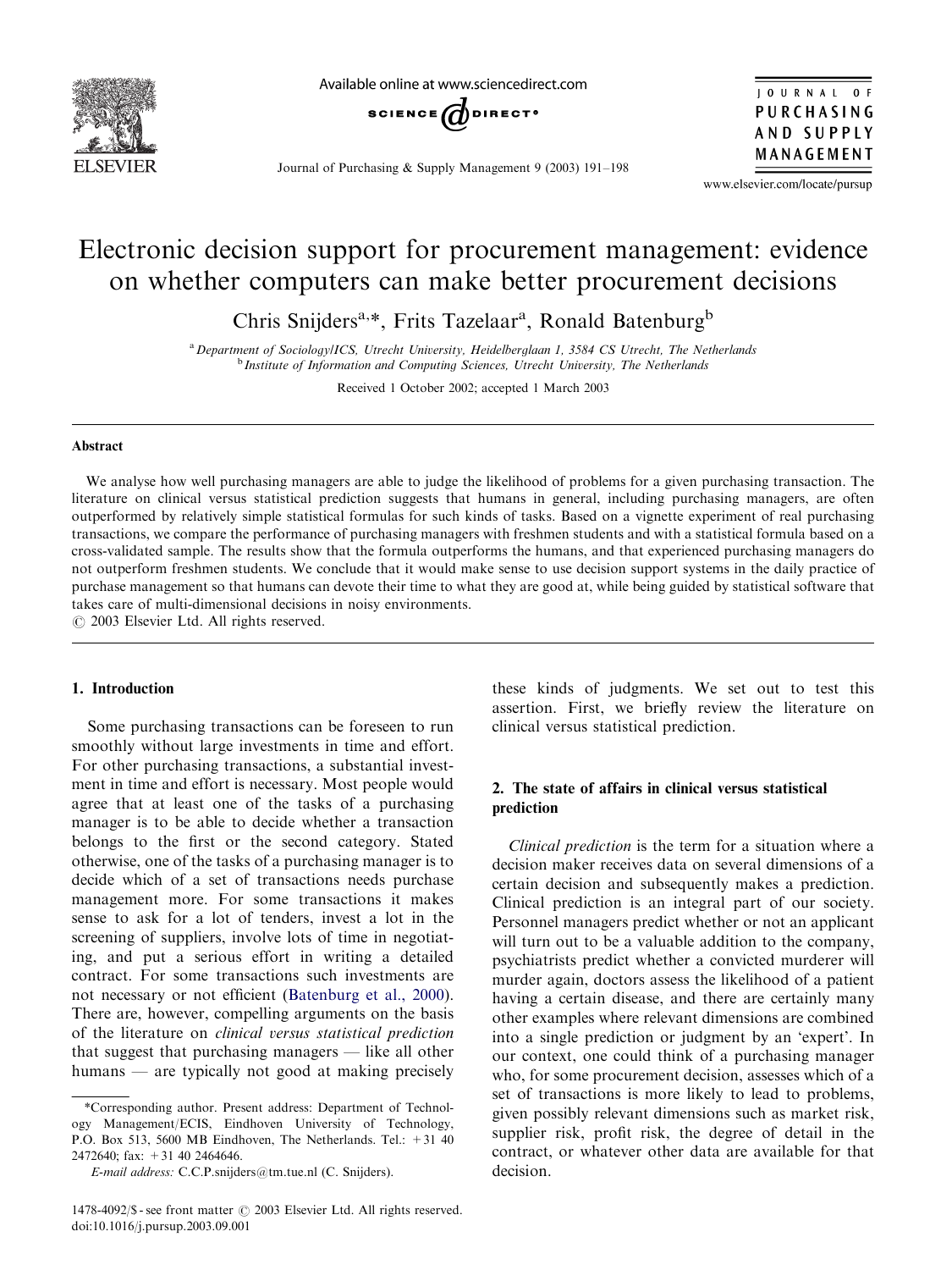Statistical prediction (or mechanical prediction) is the term for a situation where on the basis of data on several dimensions, some formula is used to make a certain prediction [\(Meehl, 1954](#page--1-0)). The same examples as mentioned above spring to mind, only now it is not the expert (personnel manager, psychiatrist, medical doctor, purchasing manager, etc.) who predicts, but the decision is made by using a formula instead. Analogous to the example given above, one could think of a procurement manager who, for some procurement decision, assesses the relevant dimensions and subsequently uses a score-card or a computer program to predict the probability that problems will occur for that particular transaction.

Perhaps surprisingly, a large number of studies in diverse areas have shown the superiority of statistical prediction over clinical prediction. The experts hardly ever predict better and actually often worse than the statistical formula. Topics investigated include the prediction of academic success, business bankruptcy, longevity, military training success, myocardial infarction, neuropsychological diagnosis, parole violation, and the likelihood of violence. In a meta-analysis by [Grove et al. \(2000\),](#page--1-0) the superiority of statistical over clinical prediction was still standing: ''There seem, then, to be no barriers to a general preference for mechanical (=statistical) prediction where an appropriate mechanical algorithm is available'' (p. 26).

The areas in which the superiority of statistical prediction have been established have three important aspects in common ([Grove and Meehl, 1996](#page--1-0)):

- (1) They are typically areas where accumulated experience, intuition, and fingerspitzengefuehl are considered important. Recruiters of personnel claim to know after the first 5 minutes of a job interview whether the applicant is appropriate, managers intuitively feel which of a set of suppliers is best, loan officers are thought to develop over the years a keen sense of which firm is most likely to be able to repay a loan, and clinical physicians are thought to combine the data from blood tests and scans in ways that are superior to merely adding and subtracting measurement results.
- (2) Decisions or predictions involve the incorporation of a relatively large number of dimensions (typically more than five).
- (3) Decisions or predictions involve the combination of dimensions in a ''noisy environment''. It is not clear which dimensions should be included, dimensions are hardly ever measured exactly, and it may very well be that combining the available measurements in even the most optimal way still leads to a decision or prediction that is only reasonable, and not good or even perfect.

These three factors are considered part of the explanation why the experts are not that superior as one might imagine. In a nutshell, research mainly in (social) psychology has revealed that for these kinds of decisions — combining a large amount of data and then making a single prediction or decision  $-$  (1) experience and intuition does not offer many useful guidelines, (2) most humans are typically bad at consistently combining data on a large number of dimensions, and (3) humans characteristically perform badly in a stochastic environment.

#### 3. Implications for purchase management

Though about two-thirds of the findings on clinical versus statistical prediction concern medical or clinical issues and only about 10 tests have been performed that are related to business predictions ([Grove et al., 2000](#page--1-0), Table 1), these findings may have substantial implications for the theory and daily practice of procurement management, or even management in general. Typically, management tasks fit the abovementioned three criteria. It is an area where practitioners tend to think that experience, expertise, and ''feeling'' or ''intuition'' are important. Many managerial decisions indeed involve the combination of a large number of dimensions (profit risk, market risk, volume of the transaction, involved costs of different kinds, past dealings with the same person or firm, the reputation of the other person or firm, to name just a few). And, decisions are taken in an environment that is undeniably noisy — just think about how or even whether the different dimensions are measured, or about how adequate something like, for instance, the probability of problems can be predicted.

In other words, the perhaps shocking conclusion is that at least some managerial decisions are a likely candidate to be added to the list of topics where clinical prediction comes short of statistical prediction. To put it even more bluntly: it may very well be that a simple formula outperforms a manager in decisions where the manager strongly feels that he or she is an expert.

## 4. A vignette experiment: are computers better purchasing managers?

We will put this hypothesis to the test in an experiment with a group of 30 purchasing managers

Table 1

Spearman correlations between actual and predicted scores, averaged per group

| Formula             | 0.37 |
|---------------------|------|
| Students            | 0.26 |
| Purchasing managers | 0.24 |